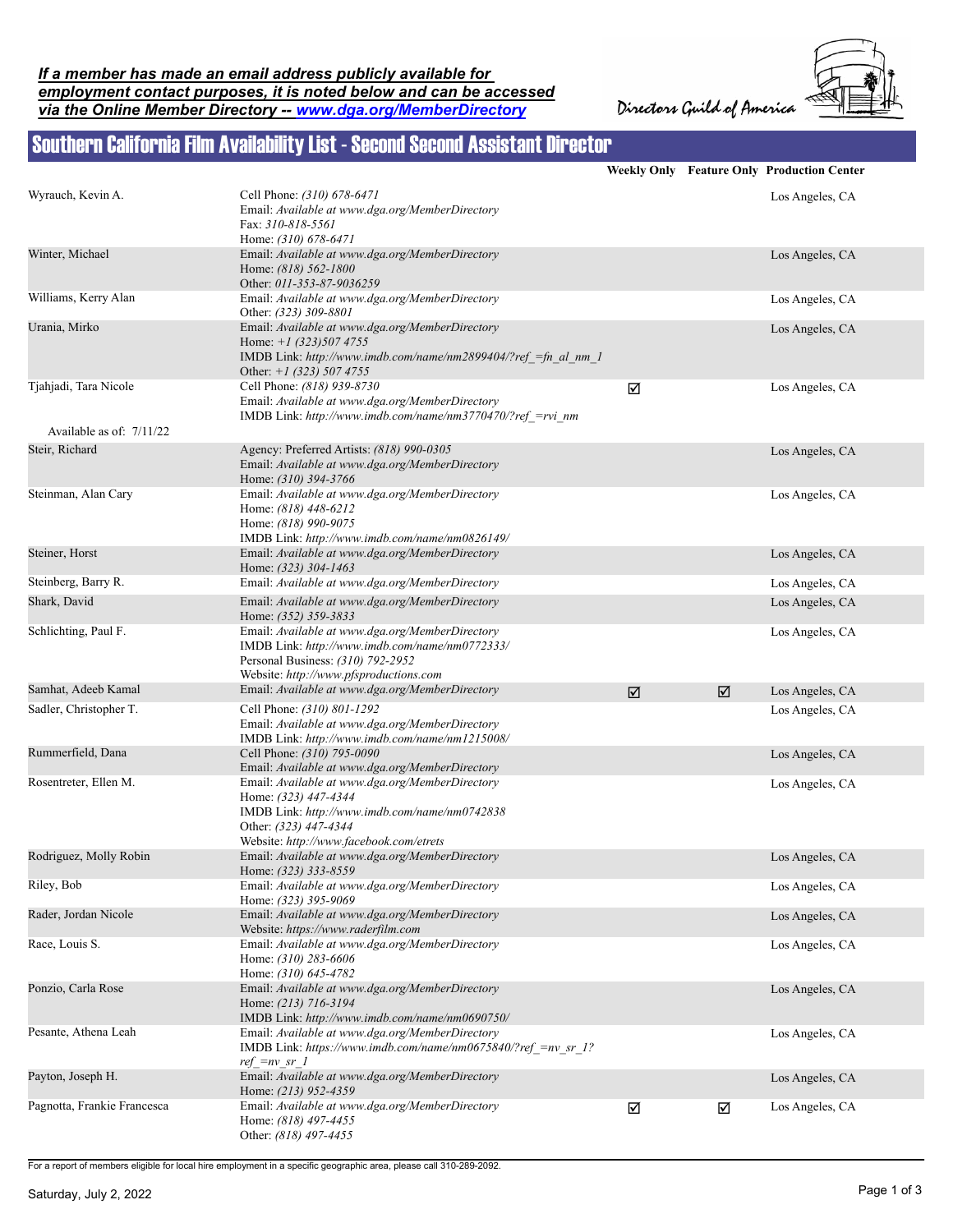| O'Rourke, Colin                           | Cell Phone: (310) 428-2173<br>Email: Available at www.dga.org/MemberDirectory<br>IMDB Link: http://www.imdb.com/name/nm2797166/?ref =fn al nm 1                                                                                                                                            |   | Los Angeles, CA                    |
|-------------------------------------------|--------------------------------------------------------------------------------------------------------------------------------------------------------------------------------------------------------------------------------------------------------------------------------------------|---|------------------------------------|
| O'Connell, John M.                        | Email: Available at www.dga.org/MemberDirectory<br>Home: (201) 410-0118<br>Home: (201) 567-6279                                                                                                                                                                                            |   | New York, NY                       |
| Murphy, Nate                              | Email: Available at www.dga.org/MemberDirectory<br>Home: (818) 400-5958                                                                                                                                                                                                                    |   | Los Angeles, CA                    |
| Moutran, Greg                             | Email: Available at www.dga.org/MemberDirectory<br>IMDB Link: http://www.imdb.com/name/nm1866770/<br>Website: https://www.linkedin.com/profile/public-profile-settings?<br>trk=prof-edit-edit-public profile                                                                               |   | Los Angeles, CA                    |
| Moran, Dennis Patrick                     | Email: Available at www.dga.org/MemberDirectory<br>Home: (310) 980-0112                                                                                                                                                                                                                    |   | Los Angeles, CA                    |
| Miller, Andrew                            | Email: Available at www.dga.org/MemberDirectory<br>Home: (630) 309-2639                                                                                                                                                                                                                    |   | Los Angeles, CA                    |
| Miles, Elizabeth Tyler                    | Email: Available at www.dga.org/MemberDirectory<br>Home: (310) 993-0022<br>Website: https://www.dgaad.com                                                                                                                                                                                  |   | Los Angeles, CA                    |
| McNamara, Kevin M.                        | Email: Available at www.dga.org/MemberDirectory<br>Home: (603) 732-0765<br>Home: (603) 854-1869<br>Personal Business: (603) 854-1869                                                                                                                                                       |   | New York, NY                       |
| Lyras, Dean Nicolas                       | Business Manager: (415) 766-1906<br>Cell Phone: $+14157661906$<br>Email: Available at www.dga.org/MemberDirectory<br>Home: $+1213766-10906$<br>Home: $+420$ 722 483-007<br>IMDB Link: http://pro.imdb.com/name/nm0529211/<br>Personal Business: 00420722483007<br>Website: http://rmmp.com | ☑ | Los Angeles, CA                    |
| Ludwigova, Jana                           | Cell Phone: (323) 286-5680<br>Email: Available at www.dga.org/MemberDirectory<br>Home: (323) 286-5680<br>Home: (323) 663-2537                                                                                                                                                              |   | Los Angeles, CA                    |
| Lowrie, Jo Ann N.                         | Email: Available at www.dga.org/MemberDirectory                                                                                                                                                                                                                                            |   | Los Angeles, CA                    |
| Kritzer, Heather R.                       | Email: Available at www.dga.org/MemberDirectory<br>IMDB Link: http://www.imdb.com/name/nm0471744/<br>Website: https://www.linkedin.com/in/heather-r-kritzer-bb57bb7/                                                                                                                       |   | Los Angeles, CA                    |
| Jutras, Hilarie                           | Cell Phone: (781) 570-6609<br>Email: Available at www.dga.org/MemberDirectory<br>Home: (781) 570-6609<br>IMDB Link: http://www.imdb.com/name/nm0433271/?<br>licb=0.49681286164559424                                                                                                       |   | Los Angeles, CA                    |
| Johnson, Melinda                          | Email: Available at www.dga.org/MemberDirectory<br>Home: (818) 209-2896                                                                                                                                                                                                                    |   | Los Angeles, CA                    |
| Huie, Kevin Waisum                        | Email: Available at www.dga.org/MemberDirectory<br>Home: (951) 660-9313<br>IMDB Link: http://www.imdb.com/name/nm2222871/                                                                                                                                                                  |   | Los Angeles, CA                    |
| Available as of: 7/4/22<br>Hughes, Amy B. | Cell Phone: (213) 247-4179                                                                                                                                                                                                                                                                 |   | Los Angeles, CA                    |
|                                           | Email: Available at www.dga.org/MemberDirectory                                                                                                                                                                                                                                            |   |                                    |
| Geraghty, Graham B.<br>Frank, Jill        | Email: Available at www.dga.org/MemberDirectory<br>Cell Phone: (310) 980-4410                                                                                                                                                                                                              |   | Los Angeles, CA<br>Los Angeles, CA |
|                                           | Email: Available at www.dga.org/MemberDirectory<br>Home: (310) 398-3105<br>Home: (310) 980-4410                                                                                                                                                                                            |   |                                    |
| Fong, Brian T.                            | Email: Available at www.dga.org/MemberDirectory<br>Other: (818) 995-6441                                                                                                                                                                                                                   |   | Los Angeles, CA                    |
| Flinn, Andrew M.                          | Cell Phone: 1 310 463-4470<br>Home: 1 310 463-4470<br>IMDB Link: http://www.imdb.com/name/nm0282360<br>Other: 011 44 7521485298                                                                                                                                                            |   | Los Angeles, CA                    |
| Fisher, Ronni                             | Cell Phone: (310) 344-7649<br>Email: Available at www.dga.org/MemberDirectory<br>Home: (310) 822-3773                                                                                                                                                                                      |   | Los Angeles, CA                    |
| Ehrlich, Jodi                             | Email: Available at www.dga.org/MemberDirectory<br>Personal Business: (323) 462-3456                                                                                                                                                                                                       |   | Los Angeles, CA                    |
| Dister, Michael                           | Email: Available at www.dga.org/MemberDirectory<br>Home: (347) 369-7683<br>Home: (718) 933-1303<br>Personal Business: (347) 369-7683<br>Personal Business: (440) 835-0027                                                                                                                  |   | New York, NY                       |
|                                           |                                                                                                                                                                                                                                                                                            |   |                                    |

For a report of members eligible for local hire employment in a specific geographic area, please call 310-289-2092.